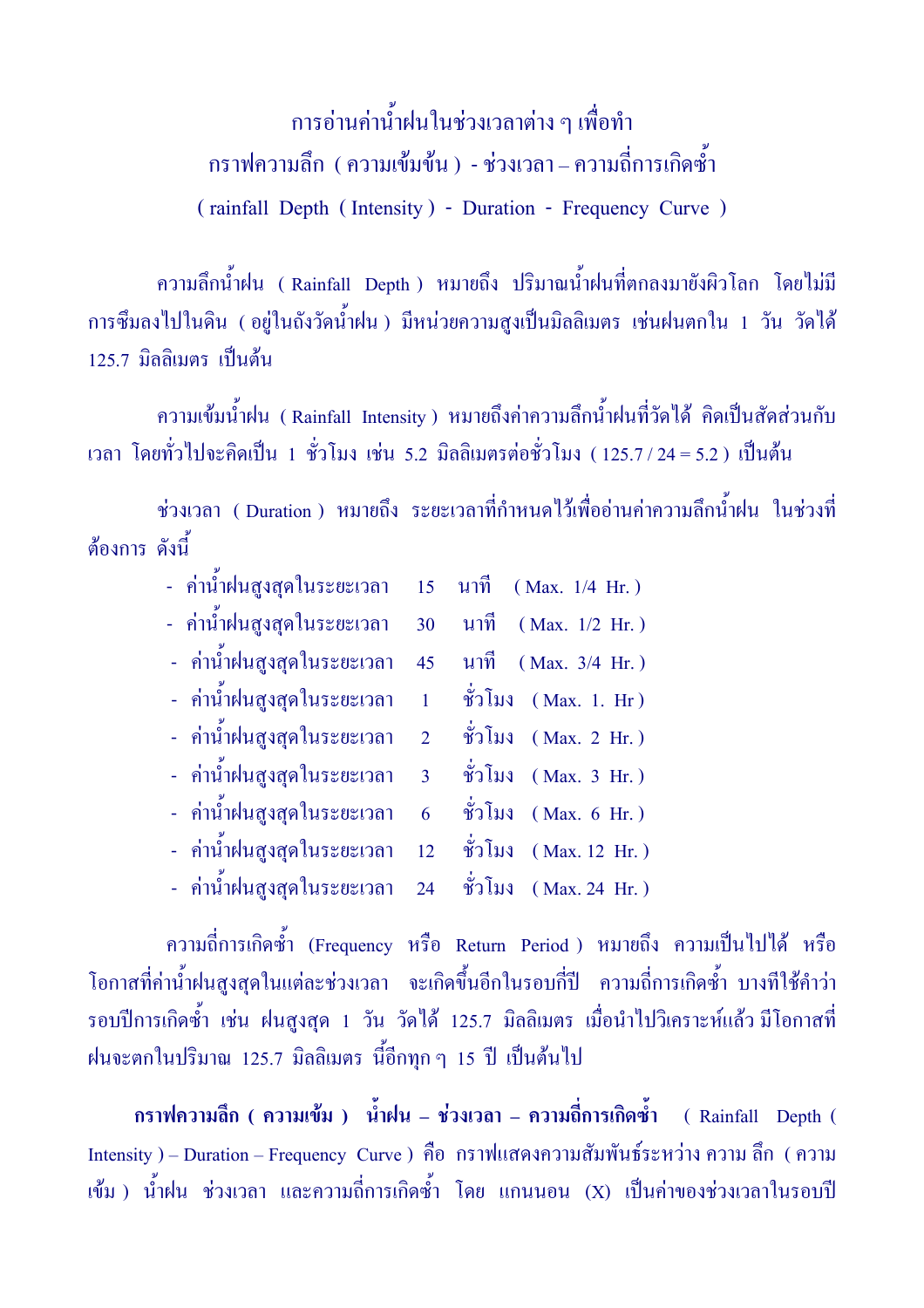ี่ ต่าง ๆ ( Depth ) แต่เป็นค่าช่วงระยะเวลาต่าง ๆ ( Intensity ) และ แกนตั้ง ( Y) เป็นค่าปริมาณน้ำฝน มีหน่วยเป็นมิลลิเมตร

ในการที่จะทำกราฟความลึก ( ความเข้ม ) น้ำฝน - ช่วงเวลา - ความถี่การเกิดซ้ำได้ จะต้อง ้ได้ค่าน้ำฝนในช่วงเวลาต่าง ๆ ดังกล่าวก่อน ค่าน้ำฝนสูงสุดในช่วงเวลาต่าง ๆ หาได้จาก กราฟที่บันทึก ี ข้อมูลน้ำฝนจากเครื่องวัดน้ำฝนชนิดอัตโนมัติ ซึ่งการสำรวจข้อมูลทางด้านอุตุนิยมวิทยา ของสำนัก ้อุทกวิทยาฯ โดยเฉพาะข้อมูลน้ำฝน ได้ติดตั้งเครื่องมือสำรวจทั้งชนิดธรรมดาและชนิดอัตโนมัติควบคู่ ้กันไป ในที่นี้จะกล่าวเฉพาะ ค่าน้ำฝนที่อ่านจากเครื่องมือสำรวจชนิดอัตโนมัติเท่านั้น

้เครื่องมือสำรวจข้อมูลชนิดกราฟอัตโนมัติ ที่สำนักอุทกวิทยาฯ กรมชลประทาน ใช้อยู่ใน ขณะนี้ มี 2 แบบ คือ (ในปัจุบัน มีระบบโทรมาตรเป็นที่แพร่หลาย)

1. แบบไซฟอน (Syphon) หรือ แบบกาลักน้ำ

2. แบบเทน้ำทิ้ง (Tilting Bucket)

้ คังนั้น กราฟที่ได้จากการสำรวจด้วยเครื่องมือสำรวจข้อมูลน้ำฝน จะมี 2 รูปแบบ เช่นกัน

รูปที่ 1 แบบไซฟอน (Syphon) หรือแบบการลักน้ำ

|  |  |  |  |  |  |  |  |  |  |  |                         |  |   |  |  |  |  |  |  |               |  |  |  |  |  | Year Month |  |  |  |  |
|--|--|--|--|--|--|--|--|--|--|--|-------------------------|--|---|--|--|--|--|--|--|---------------|--|--|--|--|--|------------|--|--|--|--|
|  |  |  |  |  |  |  |  |  |  |  | <b>5TWW</b>             |  | 6 |  |  |  |  |  |  |               |  |  |  |  |  |            |  |  |  |  |
|  |  |  |  |  |  |  |  |  |  |  |                         |  |   |  |  |  |  |  |  |               |  |  |  |  |  |            |  |  |  |  |
|  |  |  |  |  |  |  |  |  |  |  |                         |  |   |  |  |  |  |  |  |               |  |  |  |  |  |            |  |  |  |  |
|  |  |  |  |  |  |  |  |  |  |  |                         |  |   |  |  |  |  |  |  |               |  |  |  |  |  |            |  |  |  |  |
|  |  |  |  |  |  |  |  |  |  |  |                         |  |   |  |  |  |  |  |  |               |  |  |  |  |  |            |  |  |  |  |
|  |  |  |  |  |  |  |  |  |  |  |                         |  |   |  |  |  |  |  |  |               |  |  |  |  |  |            |  |  |  |  |
|  |  |  |  |  |  |  |  |  |  |  |                         |  |   |  |  |  |  |  |  |               |  |  |  |  |  |            |  |  |  |  |
|  |  |  |  |  |  |  |  |  |  |  |                         |  |   |  |  |  |  |  |  |               |  |  |  |  |  |            |  |  |  |  |
|  |  |  |  |  |  |  |  |  |  |  |                         |  |   |  |  |  |  |  |  |               |  |  |  |  |  |            |  |  |  |  |
|  |  |  |  |  |  |  |  |  |  |  |                         |  |   |  |  |  |  |  |  |               |  |  |  |  |  |            |  |  |  |  |
|  |  |  |  |  |  |  |  |  |  |  |                         |  |   |  |  |  |  |  |  |               |  |  |  |  |  |            |  |  |  |  |
|  |  |  |  |  |  |  |  |  |  |  |                         |  |   |  |  |  |  |  |  |               |  |  |  |  |  |            |  |  |  |  |
|  |  |  |  |  |  |  |  |  |  |  |                         |  |   |  |  |  |  |  |  |               |  |  |  |  |  |            |  |  |  |  |
|  |  |  |  |  |  |  |  |  |  |  |                         |  |   |  |  |  |  |  |  |               |  |  |  |  |  |            |  |  |  |  |
|  |  |  |  |  |  |  |  |  |  |  |                         |  |   |  |  |  |  |  |  |               |  |  |  |  |  |            |  |  |  |  |
|  |  |  |  |  |  |  |  |  |  |  |                         |  |   |  |  |  |  |  |  |               |  |  |  |  |  |            |  |  |  |  |
|  |  |  |  |  |  |  |  |  |  |  |                         |  |   |  |  |  |  |  |  |               |  |  |  |  |  |            |  |  |  |  |
|  |  |  |  |  |  |  |  |  |  |  |                         |  |   |  |  |  |  |  |  |               |  |  |  |  |  |            |  |  |  |  |
|  |  |  |  |  |  |  |  |  |  |  |                         |  |   |  |  |  |  |  |  |               |  |  |  |  |  |            |  |  |  |  |
|  |  |  |  |  |  |  |  |  |  |  |                         |  |   |  |  |  |  |  |  |               |  |  |  |  |  |            |  |  |  |  |
|  |  |  |  |  |  |  |  |  |  |  |                         |  |   |  |  |  |  |  |  |               |  |  |  |  |  |            |  |  |  |  |
|  |  |  |  |  |  |  |  |  |  |  |                         |  |   |  |  |  |  |  |  |               |  |  |  |  |  |            |  |  |  |  |
|  |  |  |  |  |  |  |  |  |  |  |                         |  |   |  |  |  |  |  |  |               |  |  |  |  |  |            |  |  |  |  |
|  |  |  |  |  |  |  |  |  |  |  |                         |  |   |  |  |  |  |  |  |               |  |  |  |  |  |            |  |  |  |  |
|  |  |  |  |  |  |  |  |  |  |  |                         |  |   |  |  |  |  |  |  | <b>TEAJ L</b> |  |  |  |  |  |            |  |  |  |  |
|  |  |  |  |  |  |  |  |  |  |  |                         |  |   |  |  |  |  |  |  |               |  |  |  |  |  |            |  |  |  |  |
|  |  |  |  |  |  |  |  |  |  |  |                         |  |   |  |  |  |  |  |  | FONDOW        |  |  |  |  |  |            |  |  |  |  |
|  |  |  |  |  |  |  |  |  |  |  |                         |  |   |  |  |  |  |  |  |               |  |  |  |  |  |            |  |  |  |  |
|  |  |  |  |  |  |  |  |  |  |  | TOTAL by RAIN RECORDER. |  |   |  |  |  |  |  |  |               |  |  |  |  |  |            |  |  |  |  |
|  |  |  |  |  |  |  |  |  |  |  |                         |  |   |  |  |  |  |  |  |               |  |  |  |  |  |            |  |  |  |  |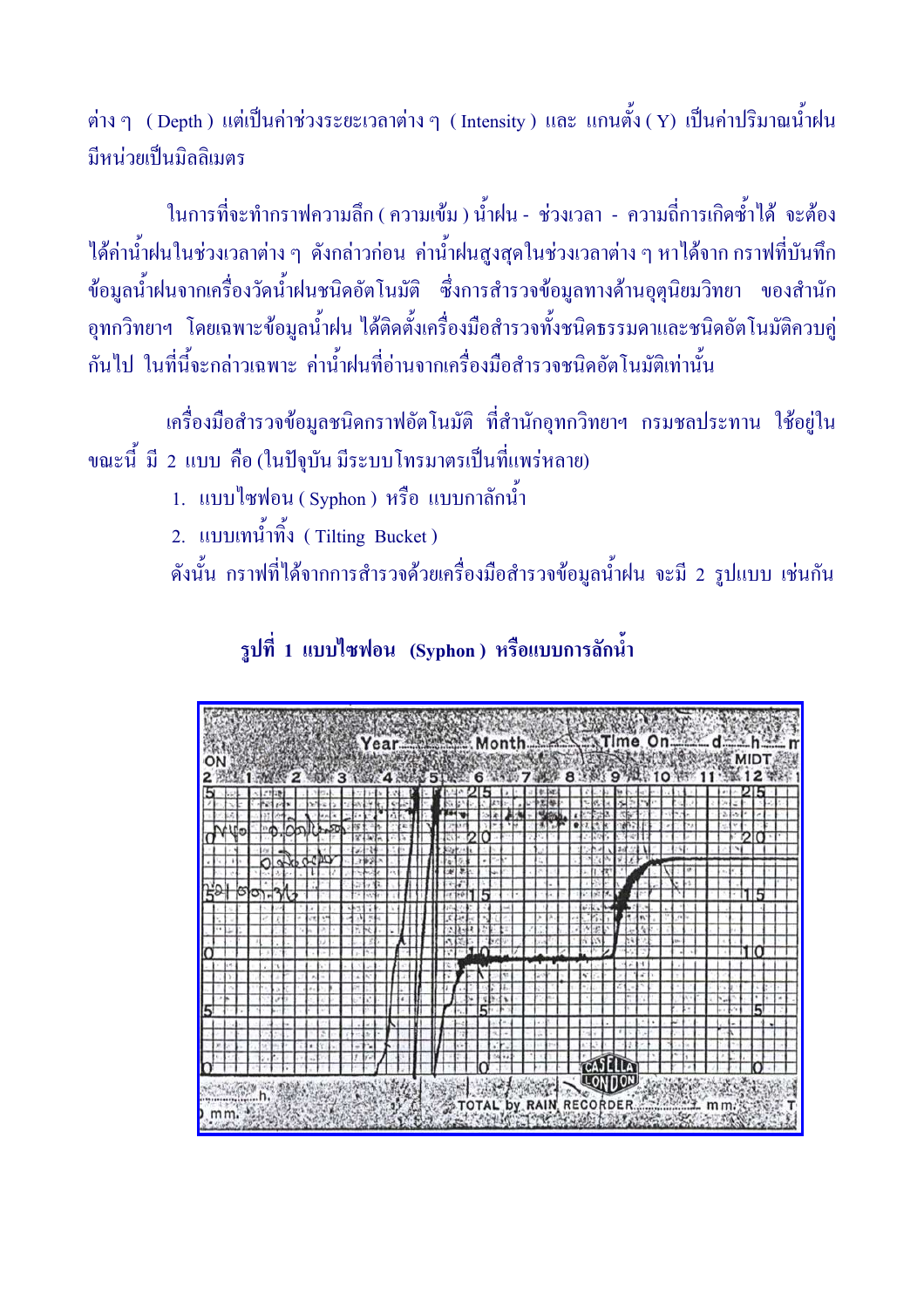ลักษณะของกราฟ มีข้อสังเกตดังนี้

- เส้นของสเกล (Scale) จะเป็นเส้นตรง ทั้งแนวตั้งและแนวนอน

- เส้นตรงแนวตั้ง เป็นเส้นกำหนดเวลา มีเลขจำนวนเต็ม กำกับอยู่ด้านบน มีหน่วยเป็น ์ชั่วโมง ตามเวลามาตรฐาน โดยเริ่มที่เวลา 07.00 น. ไปจนถึง 08.00 น. ของวันถัดไป (รวม 25 ชั่วโมง) และในแต่ละ 1 ชั่วโมง จะมีเส้นแบ่งเวลาย่อยไปอีก 5 เส้น เป็น 6 ช่อง ๆ ละ 10 นาที รวมเป็น 60 นาที

<u>- เส้นตรงในแนวนอน เป็นเส้นกำหนดความลึกของน้ำฝนที่ตกลงมา มีหน่วยเป็นมิลลิเมตร มี</u> ์ ตัวเลขจำนวนเต็ม ตั้งแต่ 0 ถึง 10 กำกับอยู่เป็นช่วง ๆ เลข 0 อยู่ ด้านล่างเรื่อยขึ้นไปจนถึงเลข 10 ์ ซึ่งอยู่บนสุด นั่นก็คือ เครื่องมือกำหนดค่าที่อ่านได้ไว้แค่ ทุก ๆ 10.0 มิลลิเมตร (บางยี่ห้อ กำหนด ไว้ทุก ๆ 25 มิลลิเมตร หรือ ทุก ๆ 50 มิลลิเมตรก็มี ) และระหว่างค่า 1.0 มิลลิเมตร จะมีเส้นแบ่งค่า ีน้ำฝนย่อยลงไปอีก 9 เส้น เป็น 10 ช่อง ๆ ละ 0.1 มิลลิเมตร เมื่อเครื่องบันทึกข้อมูลน้ำฝนได้ถึง 10 ้มิลลิเมตร โดยประมาณ (อาจจะมากหรือน้อยกว่า 10.0 มิลลิเมตร เล็กน้อย) เครื่องมือจะดูคน้ำออก ี ด้วยระบบกาลักน้ำ ในขณะที่น้ำไหลออกนั้นปลายปากกาที่ขีดเส้นกราฟ ก็จะเลื่อนลงมาเริ่มบันทึก ข้อมูลน้ำฝนต่อที่ระดับ 0 อีกครั้งหนึ่ง เป็นเช่นนี้จนกว่าฝนจะหยุดตก เมื่อฝนหยุดตก ลักษณะ เส้นกราฟจะเป็นเส้นตรงในแนวนอน

- กระดาษกราฟที่ใช้กับเครื่องมือแบบนี้ จะใช้บันทึกได้แค่ 1 วัน ต่อ 1 แผ่น เท่านั้น

|  | รูปที่ 2 แบบเทนำทิง (Tilting Bucket) |  |
|--|--------------------------------------|--|
|  |                                      |  |

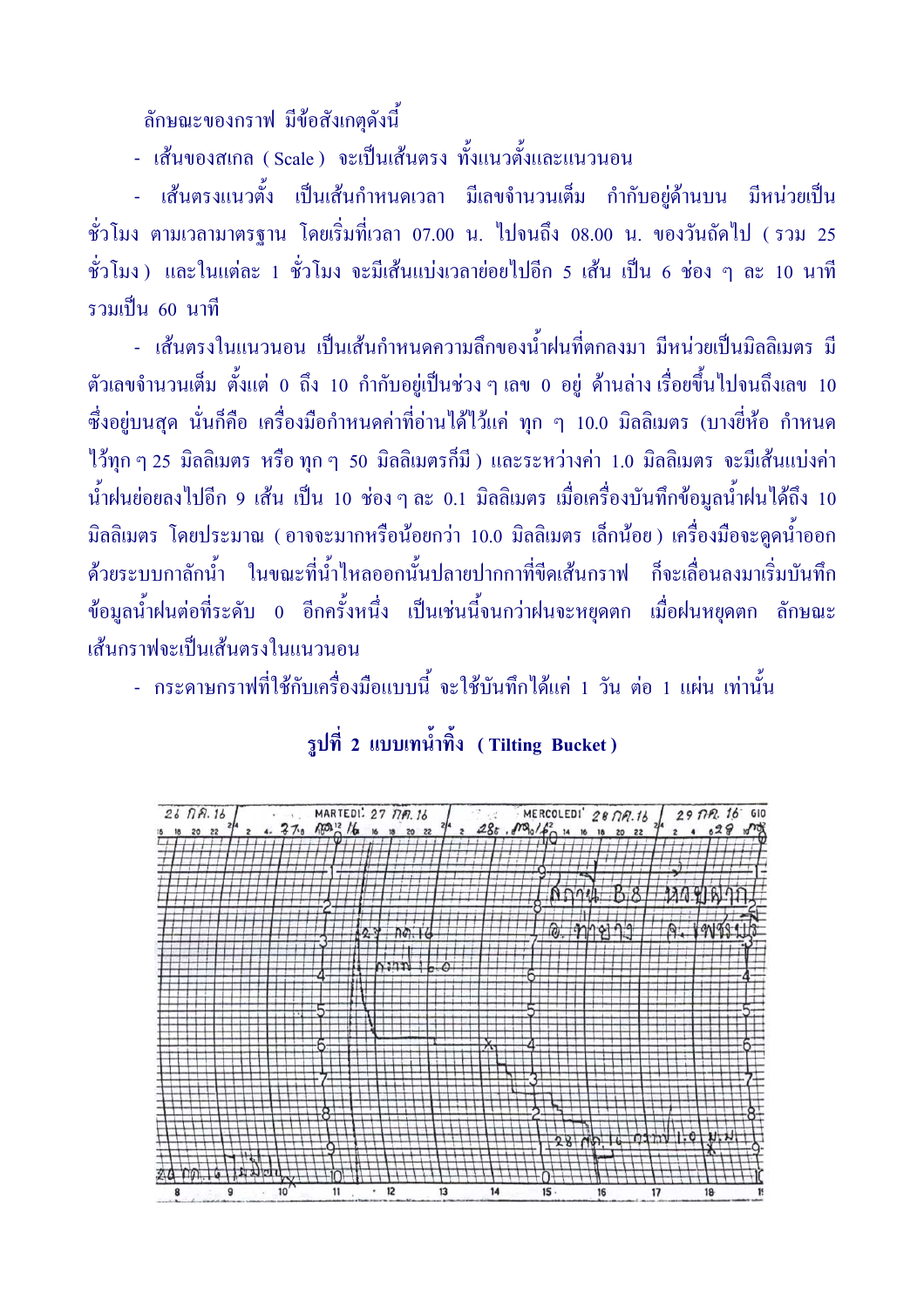์<br>ลักษณะของกระคาษกราฟ มีข้อสังเกตดังนี้

- เส้นของสเกล (Scale) ในแนวนอนจะเป็นเส้นตรง แต่แนวตั้งจะเป็นเส้นโค้ง

- เส้นโค้งในแนวตั้ง เป็นเส้นกำหนดเวลา มีเลขจำนวนเต็มกำกับอยู่ทั้งด้านบน และด้านล่าง ้มีหน่วยเป็นชั่วโมง ตามเวลามาตรฐาน ตัวเลขด้านล่าง จะเริ่มตั้งแต่ เวลา 06.00 น. ไปจนถึง 11.00 ีน. ของวันถัดไป (รวม 29 ชั่วโมง ซึ่งมากกว่าแบบกาลักน้ำ) ในแต่ละ 1 ชั่วโมง จะมีเส้นแบ่ง ี่ เวลาย่อยไปอีก 5 เส้น เป็น 6 ช่อง ๆ ละ 10 นาที รวมเป็น 60 นาที เช่นเดียวกับแบบไซฟอน (Syphon) หรือแบบกาลักน้ำ

ี ส่วนตัวเลขที่อยู่ด้านบน ขนาดของตัวเลขจะเล็กกว่าด้านล่าง เป็นเลขจำนวนเต็มคู่ เริ่มตั้งแต่ 2 ้แต่ละวัน ซึ่งแบ่งได้ทั้งหมด 7 วันครึ่ง แสดงว่า กระดาษกราฟแบบนี้ สามารถใช้ได้ 2 อย่าง คือ ใช้ 1 แผ่น ต่อ 1 วัน (ใช้สเกลด้านล่าง) ส่วนใหญ่จะใช้ในช่วงฤดูแล้ง ช่องสเกลด้านบนนี้จะหยาบ ิกว่าช่องสเกลด้านล่าง ด้านบน 1 ช่องสเกล เท่ากับ 1 ชั่วโมง ด้านล่าง 1 ช่องสเกลเท่ากัน แต่ เท่ากับ 10 บาที

- เส้นตรงในแนวนอน เป็นเส้นกำหนดความลึกของน้ำฝนที่ตกลงมา มีหน่วยเป็นมิลลิเมตร มี ์ ตัวเลขจำนวนเต็ม ตั้งแต่ 0 ถึง 10 กำกับอยู่เป็นช่วง ๆ โดยช่วงแรก เลข 0 จะอยู่ข้างล่างขึ้นไป ึ่งนถึงเลข 10 ที่อยู่บนสุด ช่วงต่อไป เลข 0 จะอยู่บนสุด ลงมาถึง เลข 10 ที่อยู่ล่างสุด สลับกันไป ้จนหมดแผ่นกราฟ ที่เป็นเช่นนี้ เนื่องจากว่า เครื่องมือชนิดนี้ กำหนดค่าที่จะอ่านน้ำฝนได้ทุก ๆ 10.0 ี่มิลลิเมตรโดยประมาณ (บางยี่ห้อ กำหนดไว้ ทุก ๆ 25 มิลลิเมตร หรือ ทุก ๆ 50 มิลลิเมตรกี่มี ) และสามารถบันทึกค่าน้ำฝนได้อย่างต่อเนื่อง กล่าวคือ เมื่อฝนตกเครื่องมือจะเริ่มบันทึกค่าน้ำฝน จาก ีเลข 0 ข้างล่างของกระดาษกราฟ ไปจนถึงเลข 10 ข้างบน แล้วบันทึกต่อ จากเลข 0 ข้างบน ลงมา หาเลข 10 ข้างล่าง สลับขึ้น - ลง เช่นนี้ตลอดจนกว่าฝนจะหยุดตก เส้นสเกลในแต่ละช่วง 1.0 ้มิลลิเมตร จะมีเส้นแบ่งย่อยลงไปอีก 4 เส้น เป็น 5 ช่อง ๆ ละ 0.2 มิลลิเมตร

## วิธีอ่านค่าความลึกน้ำฝนจากกราฟ

ีการอ่านค่าความลึกน้ำฝนจากกราฟเป็นงานที่ใช้ความละเอียดในการพิจารณาลักษณะเส้นกราฟ ี พอสมควร เนื่องจากว่าในช่วงเวลา สั้น ๆ เช่น ช่วง 15 หรือ 30 นาที จะเกิดการคลาดเคลื่อนได้ ง่าย วิธีดีที่สุดคืออ่านทุกช่วงที่เส้นกราฟมีความหนาแน่นใกล้เคียงกันไม่ควรตัดสินใจด้วยการประมาณ ด้วยสายตาเพียงอย่างเดียว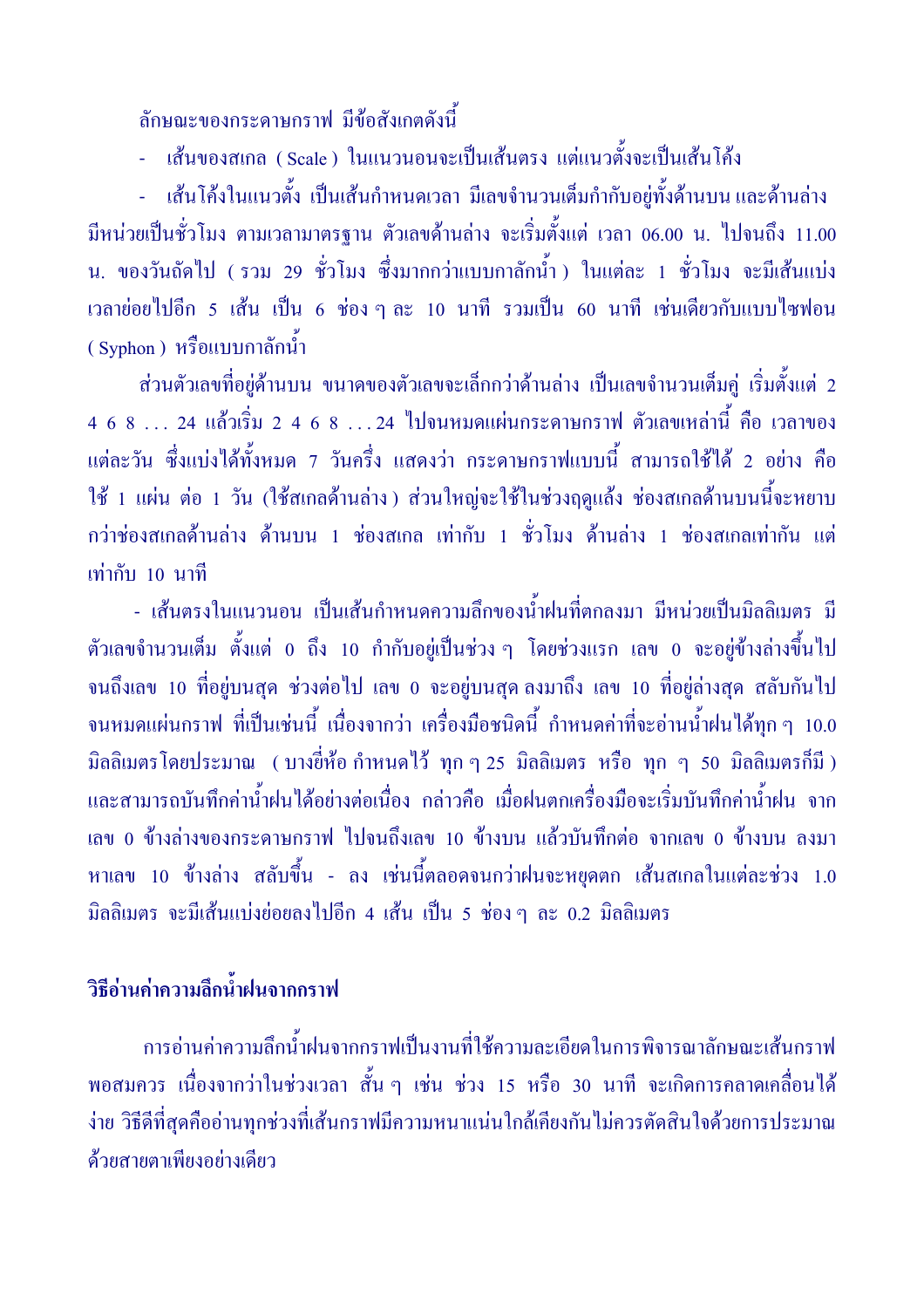## การกำหนดค่าต่าง ๆ เกี่ยวกับการอ่านค่าความลึกน้ำฝน

- ช่วงเวลาที่ต้องการค่าความลึกน้ำฝนสูงสุด กำหนดไว้ 9 ค่า คือ สูงสุดใน 15 นาที 30 นาที 45 นาที 1 ชั่วโมง 2 ชั่วโมง 3 ชั่วโมง 6 ชั่วโมง 12 ชั่วโมง และ 24 ชั่วโมง ทั้งหมดนี้ หมายความว่า ให้อ่านค่าความลึกน้ำฝนในแต่ละช่วงที่กำหนดไว้ให้ได้ค่าสูงที่สุด ซึ่งแต่ละช่วงเวลา ไม่จำเป็นต้องอยู่ในกราฟแผ่นเดียวกัน อาจจะอยู่ช่วงเวลาและวันก็ได้ เช่น ค่าความลึกน้ำฝนสูงสุดใน 15 นาที เป็นค่าน้ำฝนที่ตกในวันที่ 12 สิงหาคม แต่พอค่าความลึกน้ำฝนสูงสุดใน 30 นาที เป็นค่า น้ำฝนที่ตกในวันที่ 23 ตุลาคม เมื่ออ่านค่าความลึกน้ำฝนสูงสุดใน 45 นาที กลับมาเป็นค่าน้ำฝนที่ ตกในวันที่ 12 สิงหาคม อีกก็ได้ ดังนั้นต้องพิจารณาให้ดี

- ค่าความลึกน้ำฝน กำหนดไว้ 2 ค่า คือค่าความลึกน้ำฝนสูงสุดในแต่ละเดือน และค่าความ ลึกน้ำฝนสูงสุดในแต่ละปี ในการอ่านก่าความลึกน้ำฝนจากกราฟควรอ่านเป็นรายเดือนก่อน แล้วมา สรุปเป็นเป็นค่ารายปีภายหลัง ไม่ควรอ่านค่าเป็นค่ารายปีแต่เพียงอย่างเดียว ทั้งนี้เนื่องจากว่า การ พิจารณากราฟจะยากกว่า การอ่านเป็นรายเคือน การอ่านเป็นรายเคือน เราจะพิจารณากระคาษกราฟ อย่างมากที่สุด แค่ 31 แผ่น (เท่ากับฝนตกทุวันใน 1 เดือน ) แต่ถ้าอ่านค่าเป็นรายปีเพียงอย่างเดียว เราจะพิจารณากระดาษกราฟพร้อมกันทั้งหมด เกือบ 100 แผ่น ( จำนวนวันที่ฝนตกในแต่ละปี มากกว่า 100 วัน ) ซึ่งจะเกิดการผิดพลาดได้ง่าย

- \_ จุดเริ่มต้นและจุดสิ้นสุดของแต่ละช่วงเวลา ทั้งสองจุดนี้ไม่ได้มีจุดกำหนดตายตัว ขึ้นอยู่กับ ลักษณะของเส้นกราฟที่ได้มา จุดเริ่มต้น จะเริ่มที่จุดไหนก็ได้ ไม่จำกัดทั้งจุดความลึกและจุดเวลา อาจจะเริ่มที่ความลึก 2.7 มิลลิเมตร หรือ 4.8 มิลลิเมตร หรือจะเริ่มที่จุดเวลา 10.55 น. หรือ 21.28 น. ก็ได้ เลือกเอาช่วงที่คิดว่าน่าจะได้ค่าที่สูงที่สุด โดยเลื่อนจุดเริ่มต้นพร้อมกับอ่านค่าความลึก เปรียบเทียบไปด้วย ก็จะได้ค่าความลึกสูงสุดในแต่ละช่วงเวลาตามที่ต้องการ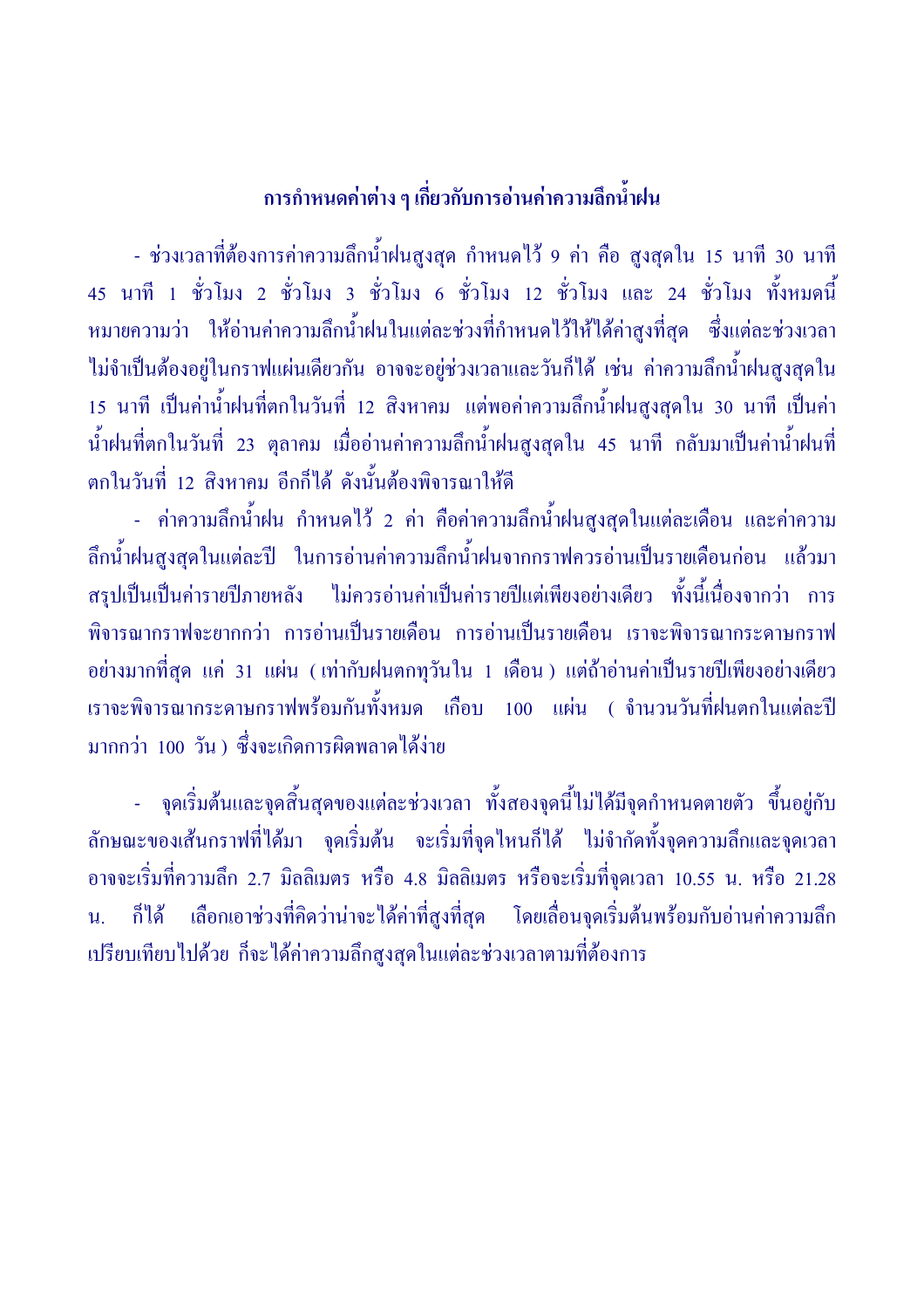## ช้อสังเกตุในการอ่านค่าความลึกน้ำฝนจากกราฟ

1 อักษณะเส้นกราฟที่เกิดจากเครื่องมือขัดข้อง ให้อ่าบเท่าที่จะอ่าบได้ (ก่อบเครื่องมือจะ ขัดข้อง )

|                                                                                                                                                                                                                                                                                                                                                                                                                                                                                               | 24                                                                                                                                                                                                                                                                                                                                                                                                   |                                                                                                                | 5<br>$\sim$<br>RE<br>n                                                                                                                                                                                                                                                                                                                                                                                                                                                                                                                                                                                                      |
|-----------------------------------------------------------------------------------------------------------------------------------------------------------------------------------------------------------------------------------------------------------------------------------------------------------------------------------------------------------------------------------------------------------------------------------------------------------------------------------------------|------------------------------------------------------------------------------------------------------------------------------------------------------------------------------------------------------------------------------------------------------------------------------------------------------------------------------------------------------------------------------------------------------|----------------------------------------------------------------------------------------------------------------|-----------------------------------------------------------------------------------------------------------------------------------------------------------------------------------------------------------------------------------------------------------------------------------------------------------------------------------------------------------------------------------------------------------------------------------------------------------------------------------------------------------------------------------------------------------------------------------------------------------------------------|
| or work &<br><b>LOOKING HATE &amp;</b><br><b>COMMERCIAL</b><br><b>CONTRACTOR</b><br>distants by<br>contracted at the court can be of                                                                                                                                                                                                                                                                                                                                                          | <b>MACARINAMENT RELEASED FOR ASS</b><br><b>A DISCUSSION</b><br>stark come down.<br>-----<br>on an eranced<br>---<br>120810-0012<br>a more company of the<br><b>C. MONT</b>                                                                                                                                                                                                                           | 1.000 chief Members<br>- Scontine 41<br>to drive because                                                       | ------<br><b>CT-BONNE MOR-18</b><br>some at<br>---------<br>----<br>retired accords in a se-<br><b>NORTHERN</b><br><b>Standard Management Standard Constitution</b><br>its detect takened &<br><br><b>START STARTED</b><br><b>CALIFORNIA DE</b><br>as a close as spiral dealership<br><b>START OF</b><br>the four-true size &<br>Life Anderson Contract and<br>----                                                                                                                                                                                                                                                         |
| <b>Brookly and Controller State</b><br>-----<br>produced a statute detail. Accompany's<br>more, search's resides<br><b>Brookbook built-of trees as at</b><br><b>HERE'S GONNA'LLOCAL LINES</b>                                                                                                                                                                                                                                                                                                 | <b>STATISTICS</b><br>----<br><b>SECOND BOOK</b><br><b>Brown at Anna</b><br>_____<br>_______<br><b>STOR BOOK \$1, LEADS TO THE</b><br>senior & pacientments<br><b>Brokering derig I says such a big</b><br><b>CONTINUES IN CARD ON</b><br>an auto &<br>A comment of the collect continues of                                                                                                          | $\frac{1}{2} \left( \frac{1}{2} \right) \left( \frac{1}{2} \right) \left( \frac{1}{2} \right)$<br><b>TANKS</b> | <b><i>DESCRIPTION AND</i></b><br>$-200$<br>--<br><b>AND ADDRESS OF THE ABOVE AND</b><br>$-$                                                                                                                                                                                                                                                                                                                                                                                                                                                                                                                                 |
| consider at relation and in and is analyzed that is apply to the<br><b>COMPANIES &amp; COURT AND</b><br>change of course of the bank                                                                                                                                                                                                                                                                                                                                                          | <b><i><u>BIT &amp; ISLES BERRIES</u></i></b><br><b>START COMPANY &amp; Mondays AV 148</b><br><b>STARTING</b><br><b>CONTRACTOR</b><br>the company's production with the state of<br><b>CONTRACT</b><br>1999 9100                                                                                                                                                                                      | -<br>$= 4$                                                                                                     |                                                                                                                                                                                                                                                                                                                                                                                                                                                                                                                                                                                                                             |
| <b>THAT THE REPORT OF GALAXIES</b>                                                                                                                                                                                                                                                                                                                                                                                                                                                            | <b>ARCHIVES</b><br>come come described in the determination<br><b>WELL-</b><br><b>COLUMN 2 BLUES WE GIVE</b><br>$-$<br><b>PERSONAL BUSINESS IN COLUMN 2 IS NOT THE OWNER.</b>                                                                                                                                                                                                                        | -<br>۰<br>-<br>-                                                                                               | <b><i><u>REGISTER</u></i></b>                                                                                                                                                                                                                                                                                                                                                                                                                                                                                                                                                                                               |
| ------<br><b>MARINE - A ST - STATISTICS</b><br><b>CAR DEMONSTRATION CONTINUES</b>                                                                                                                                                                                                                                                                                                                                                                                                             | <b>S DATE WITH</b><br>-----------<br>-<br><b>Continental</b><br><b><i><u>ABUSERS #10.8</u></i></b><br>------<br><b>Hallmoon deriver editor</b><br>singular honger and determined the considered                                                                                                                                                                                                      |                                                                                                                |                                                                                                                                                                                                                                                                                                                                                                                                                                                                                                                                                                                                                             |
| <b>Link of the commitment of the commitment</b><br><b>MORE &amp; CARACTER</b><br><b>Interester in book per blue at</b><br><b>Broken Women</b><br><b>Brownsman &amp; Just be an ac-</b>                                                                                                                                                                                                                                                                                                        | --<br><b>Show shows continue</b><br>$-$<br>------<br>the Australian and a decomposition of<br><b>Commission Commission</b><br><b>Electronical designation de pa</b><br>experience around to<br>A in the cost detailer processible.<br><b>STARTING</b>                                                                                                                                                |                                                                                                                | <b>STORES COMPANY</b><br><b>No is an a famous in a 1 ve a</b><br><b><i>STARRE RE</i></b><br><b>SERVICE AND BUILD</b><br>________                                                                                                                                                                                                                                                                                                                                                                                                                                                                                            |
| the communication<br>-<br>the man eight in can<br>painted companies in contribution on most<br>commention & move on<br>in and the best process to<br>------                                                                                                                                                                                                                                                                                                                                   | conceives done cars.<br>entrols and the permanent modern triangle at \$1.00<br>for the a mean-like court in good most state grow is ordered<br>THE REPORT OF THE REAL PROPERTY INTO A REPORT OF A                                                                                                                                                                                                    | $\overline{\phantom{a}}$<br>٠                                                                                  | <b>MARK AT A</b><br><b><i><u>POLIS WITH B R TO</u></i></b><br>pack or principal advertisers (p); clear 11-to the magnetic day<br>an all carments are no detect to render than detector<br><b>Annual Car Mont - ground and car</b><br><b>STANDING</b><br><b>NUMBER</b>                                                                                                                                                                                                                                                                                                                                                       |
| to continuance and children<br>-<br>senate & look and as an exchange<br>agreement in product was use on a<br><b>THE CAMBRICK &amp;</b><br>WHO FALLEY & CANADALAS<br>which the new developing terminals of determinant - with  in 1984.                                                                                                                                                                                                                                                        | Think completely to who wild be<br><b><i><u>PERSONAL LIGHT OF STREET OF STREET OF STREET OF STREET OF STREET OF STREET OF STREET OF STREET OF STREET OF ST</u></i></b><br>a consideration and<br><b><i>CARDINAL DIAS</i></b><br>at this case had to be a committed that<br>on some powerful too recoverants<br>A contract and the con-<br><b>ART 640</b><br>alabet allevabancer, & visitate in a 16- | 14<br>                                                                                                         | called and CB 16-14 minutes<br>scapes druck postessing gain content on a call in contrast<br><br>THE R. P. LEWIS CO., LANSING, MICH. 49-14039-1-120-2<br>to a no anteresse or by                                                                                                                                                                                                                                                                                                                                                                                                                                            |
| <b>COMPANY OF A P 10 YEAR</b><br><b>CONSULTANT OF A</b><br><b>A MANAGER 1 19 &amp; 19 &amp; 1 4 +</b><br><b>CONTRACTOR</b> MOTOR<br>on sense I is done generate at hate-tonici                                                                                                                                                                                                                                                                                                                | profession generation make in grow is seen a customer expense on                                                                                                                                                                                                                                                                                                                                     | -<br>$\sim$                                                                                                    | consideration of consideration.<br>$-0.000$<br>۰<br>series to provide the series to be looks.<br><b>CONTRACTOR</b><br><b>BOT BLOWER ON A BOT TRICK OF A B</b><br>compression or mone guitar and support with<br>. .<br>comment in comments on                                                                                                                                                                                                                                                                                                                                                                               |
| the arrest in order than<br>count comes avenue<br>car as were the first models.<br><b>CONTRACTOR</b><br>to at considerable a velocities of<br>when he's decomple about the to<br><b>CONTRACTOR</b><br><b>British and A. Contribution and a</b><br>that are discussed about the lang-                                                                                                                                                                                                          | the company's company's and the company's company's company's<br>$-$<br><b>Service State</b><br>the first space of the project property state.<br>$-1444$<br>$-11$                                                                                                                                                                                                                                   |                                                                                                                | <b>COMMERCIAL</b><br>A sind with the first A company of the Company and Armed And Company<br>The commission of the Education of<br>tests which gives a material and associated an excellent<br>------<br>------------<br><b>Lighting</b><br>there are no declined assessed to the tensor of the<br><b>CONTINUES</b><br>of London St.<br>$-0.000$<br>Calgary.<br><b>IF MINE MORTINGER ARE</b>                                                                                                                                                                                                                                |
| an advice a comment residence of the an exchange of the a<br>410.42. @ moving at \$21.1<br>1.00 000 0 10 1 00 1<br>59.79<br>$11 - 1 - 1$                                                                                                                                                                                                                                                                                                                                                      | stress don't a a c 1 a months<br><b><i>STATE TO SANDROOM OF</i></b><br><b>PRICE &amp; BECCA OF ABLI</b><br>$0.018 - 0.228 - 0.002$<br><b><i>BRCBIO</i></b><br>0 4 - 00 \$ 0.00 - 00 / 10<br>MESSING HE ARE AN ARRANGEMENT<br><b>CONTINUES INTO A REPORT OF A 44 YO F.</b><br><b>BUY BY START IN</b><br><b>Widdhick &amp; mo</b><br>Accounts of their                                                 | ٠<br>$\rightarrow$<br><b>CANCE</b>                                                                             | and the first state of the commission of the set of the set of the set of<br><b>SERVICE AND</b><br>and of the train decouporters<br>1. Selected and property and at a context of an<br><b>PAID RT AND CONSULT &amp;</b><br><b><i>KONE</i></b> Electronic Terms<br>and assessment to the control of the<br>driver special and<br>----<br><b>COMPANY</b>                                                                                                                                                                                                                                                                      |
| 11 ABC STORES & WIND 181<br>All Alle Arts said. Walker books<br>I women all power \$ post stun-<br>tion added cannot sense.<br>10 Month 4 11 0 W 11 10 W 14<br>transport and the original                                                                                                                                                                                                                                                                                                     | which will do not your history<br>to demission the Brand of Content<br>search.<br>619-00E-3<br><b><i>Harry House</i></b><br>All of the fact<br>All Address States<br>                                                                                                                                                                                                                                |                                                                                                                | <b>Edward</b><br>additional accompanies says. Advert-<br>the car<br>contractor in<br><b>STAR</b><br>a production for a second-second<br>A 19 YEAR OLD MALE REPORTED HER COMPANY. THE CARD CARD OF A 19 YEAR<br>m Ka<br>$1 - 20 - 1$<br>$-200 - 100 = 16 + 100 = 000 = 00$<br>a characteristic data in the contract of<br><b>ARMAY</b><br>$-10$<br><b>FOR RAINING</b><br><b>VALUE DOGS</b><br>any determine<br><b>African Internet Pro</b><br>Sealer-Silk durable at 1100 at 100 per und<br><b>WARRANTE</b>                                                                                                                  |
| <b>DELLI GIO IL IN 6</b><br><b>DEED # -2 \$ 20 \$1 \$1</b><br>en a sinistematic productor<br><b><i><u>Product in the form for a state</u></i></b><br>$-46 - 441x$<br><b>OR BER</b><br>come to an advance project a com-<br>sugar and control to your                                                                                                                                                                                                                                          | $\sim$<br>1.041919384<br>$\cdots$<br><b>ALC N</b><br>A company<br>With course, the party interesting<br><b>AT #100 \$400</b><br>ner in<br>commission process ha in<br>Bit in send and man.                                                                                                                                                                                                           |                                                                                                                | $\frac{1}{2}$<br>$1 - 200$ and $-1$<br>$-2000000$<br><b><i>SHERT &amp; C</i></b><br>at con er<br>MARKER ST. FOR STREET<br>49.7109.00<br>de destruyentes de termination consti-<br>--<br>---<br><br>$+ -$<br>sec.<br><b>District model Library</b><br><b>MAG</b><br>9. 112.110 A. Browne<br><b>A go we give 1 post 1 box 1 post home</b><br><b>MONEY BUILDER</b><br>taken where modern a house and approximate the<br><b><i>OF CONSULTS - ALECOMORA</i></b><br>at the series sense<br>$-0.000$<br>det die : 41.814                                                                                                           |
| THE REPORT FOR ALL PARTIES OF THE 2-B.<br>and I will have a control of the<br><b>ALCOHOL:</b><br>weekend for example<br>companies of decision and<br><b>CAN CASTA &amp;</b><br>consider por en ca.<br>2000 0 A C F & LLAVE                                                                                                                                                                                                                                                                    | $\overline{\phantom{a}}$<br>100111-012<br><b>8-4-64</b><br>$\cdots$<br><br><b><i><u>Independent</u></i></b> of the a<br><b>B10 B &amp; Freeck or</b><br>$-111.4$<br>And Abilities<br><b>ALCOHOL: A</b>                                                                                                                                                                                               |                                                                                                                | <br><b>PE 000 B</b><br>36<br>8.016<br>$-184.409$<br>CROWDERS BY CREW YOU<br>said common in his act<br>86.01<br><b>A = 9 W 1999</b><br>the former come in the more.<br>the government with the<br>comment on \$1.000 mp.m.<br>$-$<br><b>ARLW 1</b><br>and bearings.<br>THE REPORT OF A R.<br>collected at large station as applied<br><b>President</b><br>--------------<br>$-1$<br>$8 - 1 = 1 - 4$<br>$.1 - 4$<br>.<br>A Montanana \$1 man or an in<br><b>BURGHA ALL ME</b><br><b>Big off</b><br>110,110<br><b>Marie Allied</b><br>$-$<br>a shortly build in the back back<br>in a car security country cars, a<br>WHEN YOU |
| delas indeksionesiaksi<br><b>MANAGER PA - BY MANAGER</b><br>Street # 10 10 x 10 state # 20<br><b>BR. Y.L.</b><br>14<br>a way with the company of the<br>Within the<br><b>FOR LIGHTING RESIDENTS</b><br>17.00 MM 3<br>Britain w. o.<br>$-0.0001 - 0.0001$<br>$1 - 24 - 41$<br>$-$<br><b>1.800</b><br>1.111                                                                                                                                                                                     | <b>MET TO BUT UPP GOTS BOTH</b><br><b>SHOW TRIVIAL WIND</b><br>$-$ 00 mm $+$<br>tur.<br>11.507<br>7.7.1<br>1.144<br>case is<br>$ -$<br><b>A 100</b><br><br>11.19.7<br>$8 - 9 - 8$                                                                                                                                                                                                                    | --<br><b>HARA</b>                                                                                              | $\rightarrow$<br>1.11<br>the most discussions<br>The state and the<br>1.11<br><br>$\mathbf{r}$<br>-maintenance expect - ap / c<br>W. Millermann<br><b>STARTING</b><br>At the Mary 148<br>1. 2. 00 00 00<br>$\frac{1}{2}$<br>7.22.17.22.1<br>A straight<br><b>HEARING</b><br>(1/80)<br>$1.48 - 1.1$<br><b>CONTRACTOR</b>                                                                                                                                                                                                                                                                                                     |
| $8 - 11 + 04$<br>particle in the<br>the Co<br>$-20.5$<br>$-1.91$<br><b>COLOR</b><br>1.11<br>                                                                                                                                                                                                                                                                                                                                                                                                  | $\sim$<br>m.<br>$+ -$<br><b>Liders</b>                                                                                                                                                                                                                                                                                                                                                               | $\rightarrow$                                                                                                  | $1.1 - 3.1$<br>1.5<br>400 U.S.<br>$-0.01$<br>4-1- 80-ME TOURS 0-00<br>$\frac{1}{2}$<br><b>Security</b><br><b>TORE 2 60</b><br>٠<br>$-1.4 -$<br>$-1$<br>$\sim$<br>00000011.01<br>101.00<br>$39' = 600$<br>the company and the season of a<br>٠<br>7.141<br>1<br>modeled the<br>49-440-0 14-61-<br>4 - 08 degement virus<br>ALC: U<br>--<br><b><i><u><u>ATANG AME</u></u></i></b><br><b>A 19- MATAON ANAHOL MITORS</b><br><b>Rocker School and The American Columns</b><br>------                                                                                                                                             |
| <b>L</b> may<br>$-7.4$<br>$\mathcal{P}^{\text{max}}$<br>1.44<br>14.09.96<br>٠                                                                                                                                                                                                                                                                                                                                                                                                                 | .<br>$\sim$                                                                                                                                                                                                                                                                                                                                                                                          |                                                                                                                | - 1<br>$\cdots$<br>7.227<br>$-1.44$<br>$-1$<br>734.08 18<br>$-0.0 - 0.00$<br>THE AT ANNUAL<br>5.11<br>$-6 - 18 - 17$<br>12.12<br>drive detects a concentrate<br>٠<br>7.7<br>$4-1$<br>$-2.21$<br>$= 800$<br><b>BERGER W. BLOOD</b><br>$-$<br>÷.<br>$\sim$<br>$+ +$<br><br>A drawing determined to the<br>6.6<br>$\epsilon$                                                                                                                                                                                                                                                                                                   |
| $4 - 140$ , $40 + 3$ .<br>$-0.001$<br>$-494$ $+494$<br>$-7.5$<br>the control and the<br>$-$<br>Chairman<br><br>$-0.44 - 0.7$<br>$\theta$ : $\phi$ , we get in a<br>$n = 14$<br>arment war                                                                                                                                                                                                                                                                                                     | --<br>$\rightarrow$<br>$-48.7$<br><b>ALCOHOL:</b>                                                                                                                                                                                                                                                                                                                                                    |                                                                                                                | ٠<br>critical end of the special critical<br>$-24$<br>14 W. A. 1911<br>:52.00<br>$22 - 222$<br>penis mix<br>$1 - 11$<br>$\cdots$<br>a mass scores sent<br>------<br>÷<br><b>MOLEN MAY</b><br>and the company of the<br>$-20.2$<br><b>BM</b> 0.1-0<br>$-2 - 2 - 8$<br>seem stores \$ # cape at up \$<br>Construction day and<br>mini i<br>$\sim$<br><b>Contractor</b><br><b>LOW OF BUY</b>                                                                                                                                                                                                                                   |
| $\begin{array}{cccccccccccccc} \mathbf{u} & \mathbf{u} & \mathbf{u} & \mathbf{u} & \mathbf{u} & \mathbf{u} & \mathbf{u} & \mathbf{u} & \mathbf{u} & \mathbf{u} & \mathbf{u} & \mathbf{u} & \mathbf{u} & \mathbf{u} & \mathbf{u} & \mathbf{u} & \mathbf{u} & \mathbf{u} & \mathbf{u} & \mathbf{u} & \mathbf{u} & \mathbf{u} & \mathbf{u} & \mathbf{u} & \mathbf{u} & \mathbf{u} & \mathbf{u} & \mathbf{u} & \mathbf{u} & \mathbf{u} &$<br><b>BR 000 \$1,500</b><br>$8 - 6$ (m) $-$ (m) $4 + 1$ | <b>MAIL BOX</b><br>$+ -$<br>$40 - 0.41$<br>$\cdots$<br>10.00<br>$-2.8$<br>14                                                                                                                                                                                                                                                                                                                         |                                                                                                                | contract and contract and<br>comment and contract of the comment<br>$\blacksquare \blacksquare \blacksquare \blacksquare \blacksquare \blacksquare \blacksquare \blacksquare$<br>------<br>8.5.024<br>٠<br>$-1$<br>$\cdots$<br>$\cdots$<br>$+11$<br><b>ALLEN #</b><br><b>British R</b><br><b>CONTRACTOR</b><br>created and consent on<br>FOX: BULL<br>di Lines<br>100001<br>$\rightarrow$<br>18899998<br>10110-012<br>continued contracts<br>1999834                                                                                                                                                                        |

2. เส้นกราฟที่ได้ จะอยู่ต่ำกว่า เส้น 0 มิลลิเมตร และบางครั้งอาจจะอยู่สูงกว่าเส้น 10 ้มิลลิเมตร ลักษณะเช่นนี้ ต้องอ่านค่าน้ำฝนที่อยู่ต่ำกว่าเส้น 0 และสูงกว่าเส้น 10 มิลลิเมตร รวมเข้า ไปด้วย โดยการกะประมาณจากเส้นสเกล และในทำนองเดียวกัน ถ้าเส้นกราฟ ลงไม่ถึงเส้น 0 ้มิลลิเมตร และขึ้นไม่ถึงเส้น 10 มิลลิเมตร ให้หักค่าน้ำฝนที่ขาดไปออกด้วย

3. ช่วงเวลาคาบเกี่ยววันต่อวัน ในกรณีที่ฝนตกติดต่อกัน 2 วัน ต้องพิจารณากราฟที่ 2 แผ่น ควบคู่ไปด้วย โดยเฉพาะช่วงระยะเวลา 6 ชั่วโมง 12 ชั่วโมง และ 24 ชั่วโมง ต้องอ่านค่า น้ำฝนให้ได้ค่าสูงสุดจากกราฟทั้ง 2 แผ่น ซึ่งค่าสูงสุดในช่วง 24 ชั่วโมง จะต้องได้มากกว่าค่าน้ำฝน ที่ตกใน 1 วัน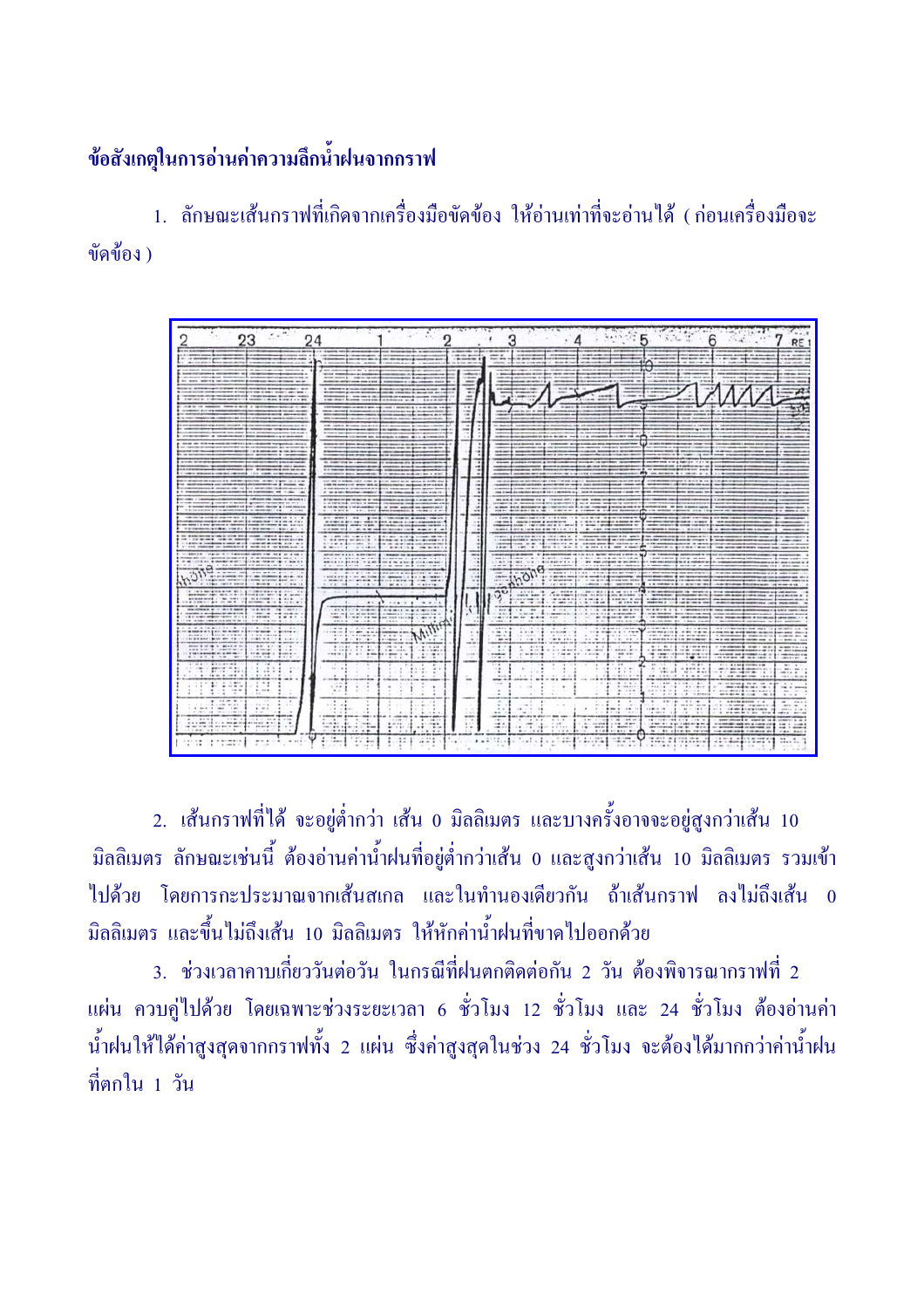